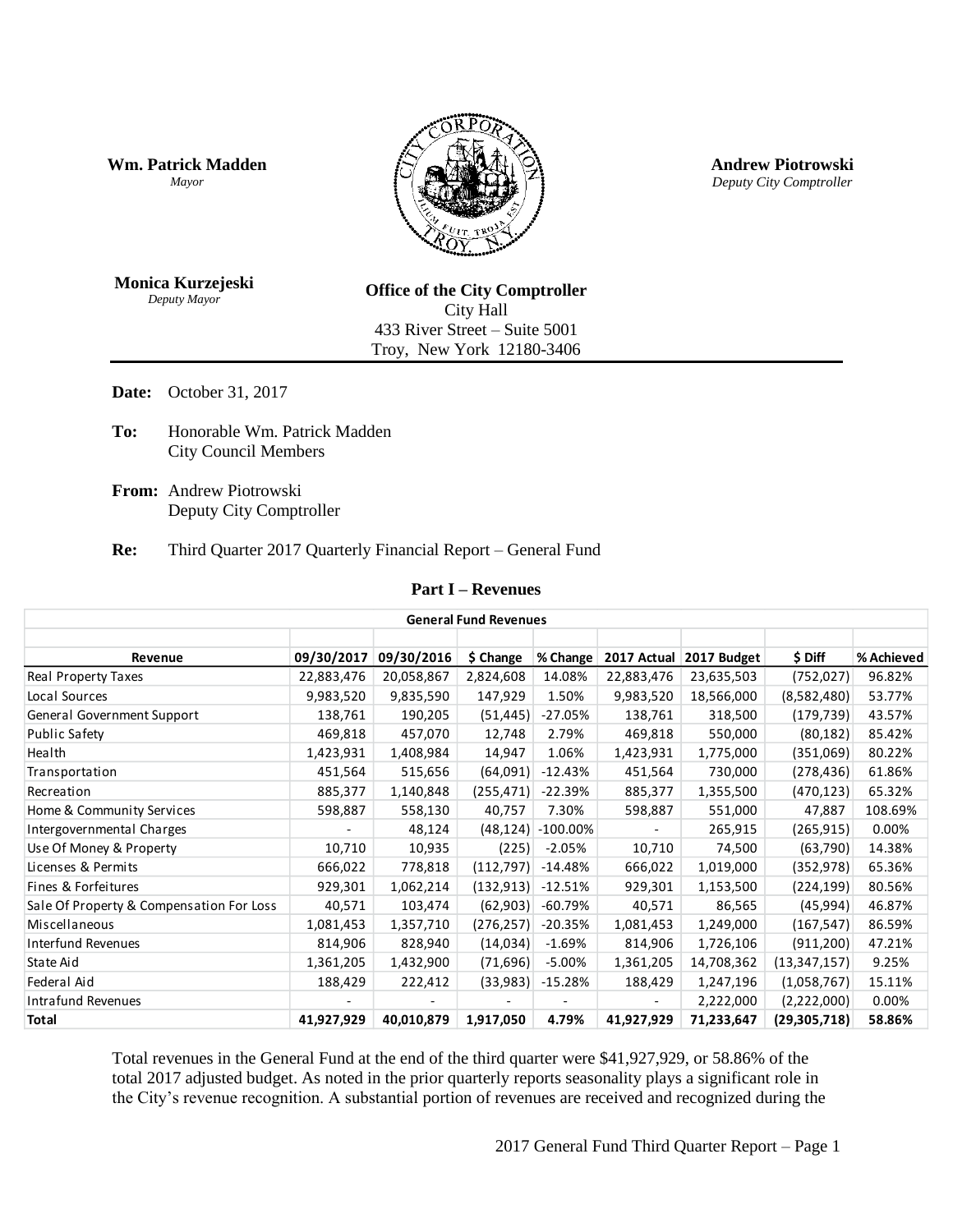fourth quarter of the City's fiscal year. In comparison to the first nine months of 2016, the 2017 total has increased by 4.79% or approximately \$1,915,000.

Revenue from real property taxes totaled 96.82% of the total revenue required from property taxes at the end of the third quarter whereas in 2016 the percent recognized was 97.46%. As discussed previously this is the best tool to use to compare annually as it removes the variable caused by annual tax levy growth. The City Comptroller's Office has throughout the year and will continue to send out delinquency notices to unpaid accounts to attempt to collect payment.

Local source revenues, comprised primarily of sales tax revenues, totaled \$9,983,520 as of September 30<sup>th</sup>, or 53.77% of the total amount budgeted. Two quarters of sales tax revenues will be recognized during the fourth quarter causing the amount recognized in comparison to the budget to be so low. Revenues have increased from 2016 by over \$140,000 or 1.50% driven by an increase in the collections from sales tax in 2017.

Health revenues, composed principally of ambulance billing revenues, were \$1,423,931 through the first three quarters of 2017, which is 80.22% of the total amount budgeted for. It is expected that this total will greatly exceed the amount budgeted for in 2017 based on trends in ambulance billing collections.

Revenues from Recreation were \$885,377 at the end of the third quarter, a decrease of 22.39% from those of 2016. The cause for this decrease is attributable to the following three reasons:

- 1. A decrease in golf revenues due to the rain heavy spring and the condition of the course throughout 2017
- 2. A chance in accounting procedures in the recognition of deferred revenue for debt payments
- 3. The marina being closed in 2017 when it was open in 2016

The report shows a decrease in revenues from Licenses & Permits caused by a decrease in 2017 in revenues from Building Permits.

The parking amnesty program conducted in 2016 is the cause for the decrease in the Fines & Forfeitures revenue category when comparing 2016 to 2017.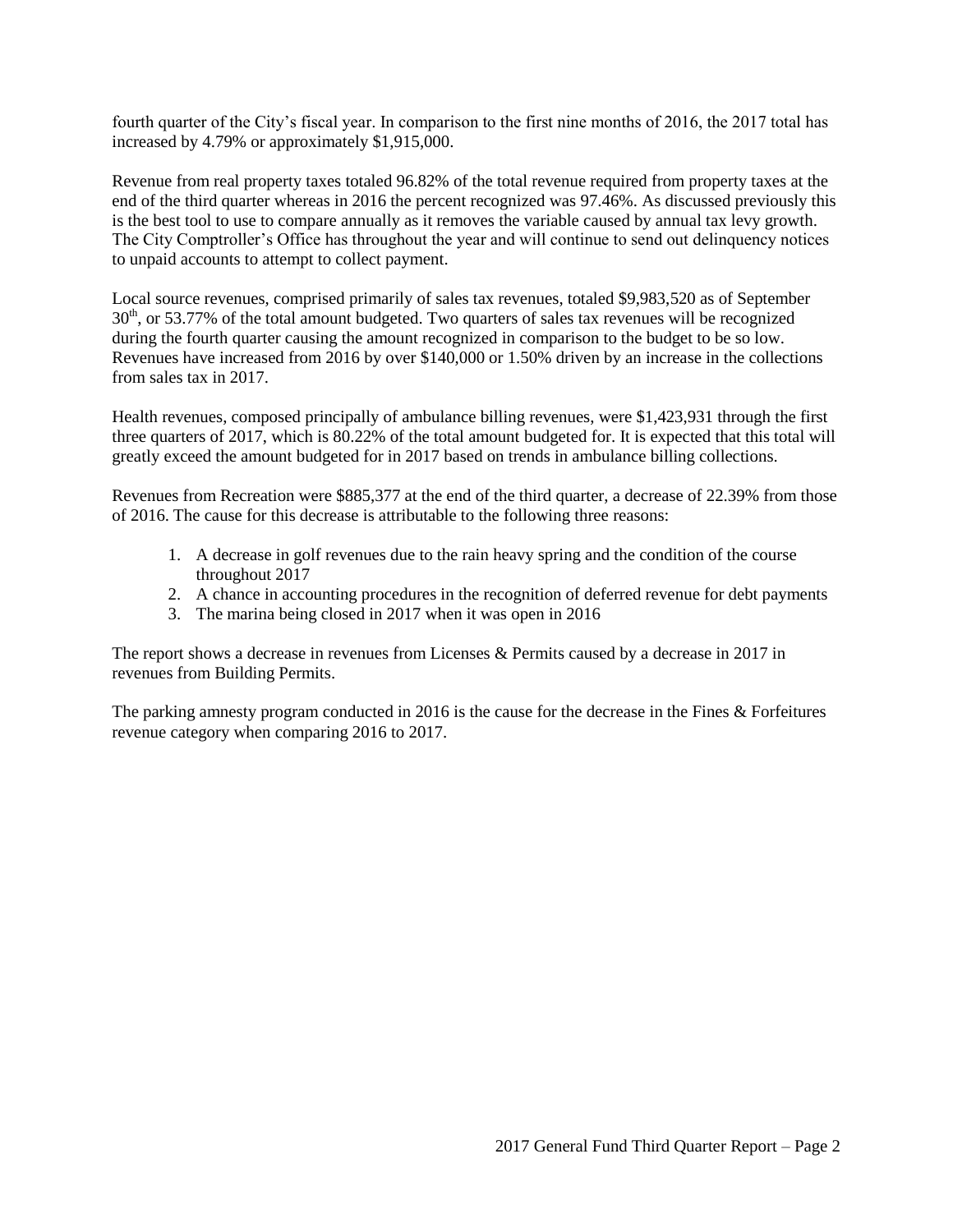# **Part II – Expenditures**

| <b>General Fund Expenditures</b>     |            |                       |            |           |             |             |            |            |
|--------------------------------------|------------|-----------------------|------------|-----------|-------------|-------------|------------|------------|
| Expenditure                          |            | 09/30/2017 09/30/2016 | \$ Change  | % Change  | 2017 Actual | 2017 Budget | \$ Rem     | % Expended |
| Code 1 - Salaries                    |            |                       |            |           |             |             |            |            |
| <b>Permanent Salaries</b>            | 16,505,718 | 16,536,067            | (30, 350)  | $-0.18%$  | 16,505,718  | 22,843,339  | 6,337,621  | 72.26%     |
| <b>Temporary Salaries</b>            | 311,934    | 581,666               | (269, 733) | $-46.37%$ | 311,934     | 587,784     | 275,850    | 53.07%     |
| Overtime                             | 107,823    | 146,409               | (38, 586)  | $-26.35%$ | 107,823     | 193,170     | 85,347     | 55.82%     |
| Overtime - Snow Plowing              | 133,124    | 43,466                | 89,658     | 206.27%   | 133,124     | 150,000     | 16,876     | 88.75%     |
| Overtime - Police                    | 492,692    | 648,763               | (156, 071) | -24.06%   | 492,692     | 1,119,622   | 626,930    | 44.01%     |
| Overtime - Fire                      | 806,713    | 1,004,650             | (197, 937) | -19.70%   | 806,713     | 1,132,031   | 325,318    | 71.26%     |
| Overtime - Public Safety Grants      | 311,243    | 48,319                | 262,924    | 544.15%   | 311,243     | 520,445     | 209,202    | 59.80%     |
| Misc. Other                          | 633,967    | 637,799               | (3,832)    | $-0.60%$  | 633,967     | 2,350,423   | 1,716,456  | 26.97%     |
| <b>Total Code 1</b>                  | 19,303,215 | 19,647,140            | (343, 925) | $-1.75%$  | 19,303,215  | 28,896,814  | 9,593,599  | 66.80%     |
| Code 2 - Equipment                   | 22,847     | 129,985               | (107, 138) | -82.42%   | 22,847      | 86,195      | 63,348     | 26.51%     |
| Code 3 - Materials & Supplies        | 1,588,353  | 1,484,322             | 104,031    | 7.01%     | 1,588,353   | 2,319,272   | 730,919    | 68.48%     |
| <b>Code 4 - Contractual Services</b> |            |                       |            |           |             |             |            |            |
| Utilities                            | 1,556,762  | 1,545,185             | 11,577     | 0.75%     | 1,556,762   | 2,153,975   | 597,213    | 72.27%     |
| Postage                              | 24,653     | 19,064                | 5,589      | 29.32%    | 24,653      | 47,880      | 23,227     | 51.49%     |
| Printing & Advertising               | 34,676     | 42,031                | (7, 355)   | $-17.50%$ | 34,676      | 62,874      | 28,197     | 55.15%     |
| Repairs & Rentals                    | 1,449,289  | 1,547,976             | (98, 688)  | $-6.38%$  | 1,449,289   | 2,024,773   | 575,484    | 71.58%     |
| Insurance                            | 312,022    | 302,605               | 9,417      | 3.11%     | 312,022     | 350,000     | 37,978     | 89.15%     |
| Dues                                 | 24,968     | 27,427                | (2,459)    | $-8.97%$  | 24,968      | 29,999      | 5,031      | 83.23%     |
| <b>Consultant Services</b>           | 1,483,423  | 1,216,122             | 267,301    | 21.98%    | 1,483,423   | 1,967,893   | 484,471    | 75.38%     |
| Training                             | 94,881     | 119,313               | (24, 433)  | $-20.48%$ | 94,881      | 151,880     | 57,000     | 62.47%     |
| Travel                               | 4,825      | 10,311                | (5,486)    | -53.20%   | 4,825       | 19,890      | 15,065     | 24.26%     |
| Judgments & Claims                   | 79,621     | 37,455                | 42,166     | 112.58%   | 79,621      | 250,000     | 170,379    | 31.85%     |
| Contingencies                        |            | $\equiv$              |            |           | $\equiv$    | 280,317     | 280,317    | 0.00%      |
| Uniforms                             | 107,323    | 146,982               | (39, 659)  | $-26.98%$ | 107,323     | 198,400     | 91,077     | 54.09%     |
| Medical Expenses                     | 29,022     | 38,638                | (9,616)    | -24.89%   | 29,022      | 42,100      | 13,078     | 68.94%     |
| Misc. Other                          | 8,084      | 42,566                | (34, 483)  | $-81.01%$ | 8,084       | 23,299      | 15,216     | 34.69%     |
| <b>Total Code 4</b>                  | 5,209,547  | 5,095,676             | 113,871    | 2.23%     | 5,209,547   | 7,603,280   | 2,393,734  | 68.52%     |
| Code 6/7 - Debt Service              | 7,210,330  | 6,743,592             | 466,738    | 6.92%     | 7,210,330   | 7,245,567   | 35,237     | 99.51%     |
|                                      |            |                       |            |           |             |             |            |            |
| Code 8 - Benefits                    |            |                       |            |           |             |             |            |            |
| Pension                              | 1,728,563  | 1,670,380             | 58,183     | 3.48%     | 1,728,563   | 7,242,776   | 5,514,213  | 23.87%     |
| Healthcare                           | 9,178,779  | 8,671,530             | 507,249    | 5.85%     | 9,178,779   | 12,482,495  | 3,303,716  | 73.53%     |
| Dental                               | 435,820    | 453,762               | (17, 942)  | $-3.95%$  | 435,820     | 622,118     | 186,298    | 70.05%     |
| Social Security                      | 1,415,434  | 1,434,215             | (18, 781)  | $-1.31%$  | 1,415,434   | 2,172,842   | 757,408    | 65.14%     |
| Worker's Compensation                | 287,875    | 265,801               | 22,075     | 8.30%     | 287,875     | 290,000     | 2,125      | 99.27%     |
| <b>Total Code 8</b>                  | 13,046,471 | 12,495,687            | 550,784    | 4.41%     | 13,046,471  | 22,810,231  | 9,763,760  | 57.20%     |
| <b>Code 9 - Interfund Transfers</b>  | 2,221,409  | 1,063,168             | 1,158,241  | 108.94%   | 2,221,409   | 2,239,215   | 17,806     | 99.20%     |
|                                      |            |                       |            |           |             |             |            |            |
| <b>Grand Total</b>                   | 48,602,172 | 46,659,570            | 1,942,602  | 4.16%     | 48,602,172  | 71,200,574  | 22,598,402 | 68.26%     |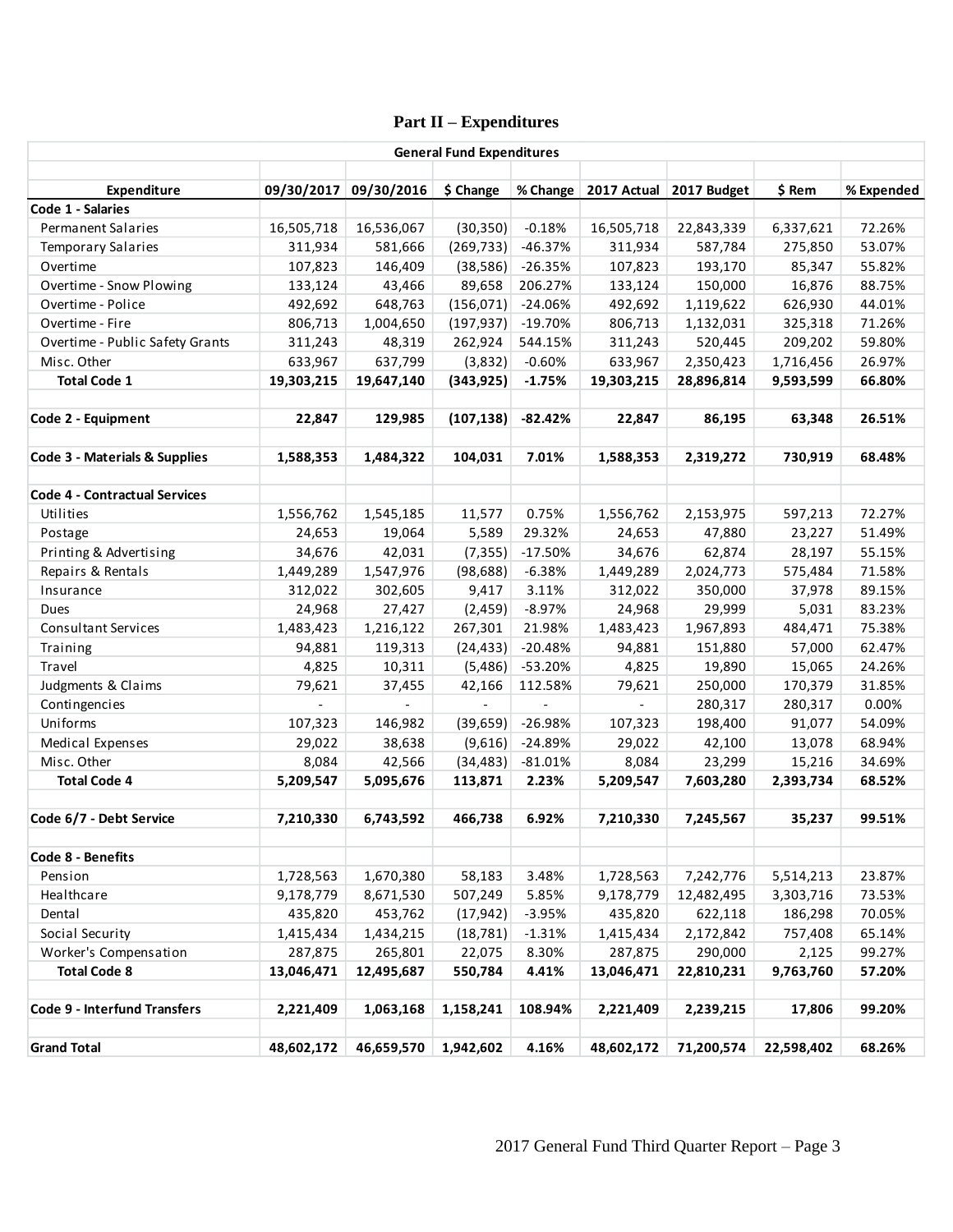Total expenditures in the General Fund as of September 30, 2017 were \$48,602,172, or 68.26% of the total 2017 adjusted budget. In comparison to the first nine months of 2016, expenditures have increased 4.16% or approximately \$1,942,602.

Permanent salaries totaled \$16,505,718 at the end of the third quarter, which is nearly identical to the nine month total of 2016. The 2017 total equates to 72.26% of the total 2017 adjusted budget. It is anticipated that there will be a minimal budgetary savings within this expenditure category at the end of 2017 caused by vacancies within the City throughout the 2017 fiscal year that have not been filled but were budgeted for such as the Commissioner of General Services.

Police overtime was \$492,692 as of September 30, 2017, or 44.01% of the total 2017 budgeted amount. As the below graph illustrates overtime in the Police Department is at a five year low caused primarily by none to minimal vacancies in the department throughout 2017. There are currently vacancies in the department so it would be expected to see an increase in overtime to compensate for this.



Overtime in the Fire Department was \$806,713 at the end of the third quarter, which is 71.26% of the total amount budgeted for this fiscal year. This total represents both regular overtime and also minimum manning within the department. As the graph below illustrates the 2017 total is the second lowest in comparison to the nine month total from 2013 through 2017. Similar to the Police Department this has been caused by a minimal number of vacancies existing in the department throughout 2017. Also the department has a grant to provide funding for overtime costs related to officers attending paramedic school throughout this fiscal year.



Expenditures relating to Materials & Supplies were \$1,588,353, or 68.48% of the amount budgeted, at the end of the third quarter. This is an increase from 2016 of approximately \$104,000 caused primarily by the following two factors: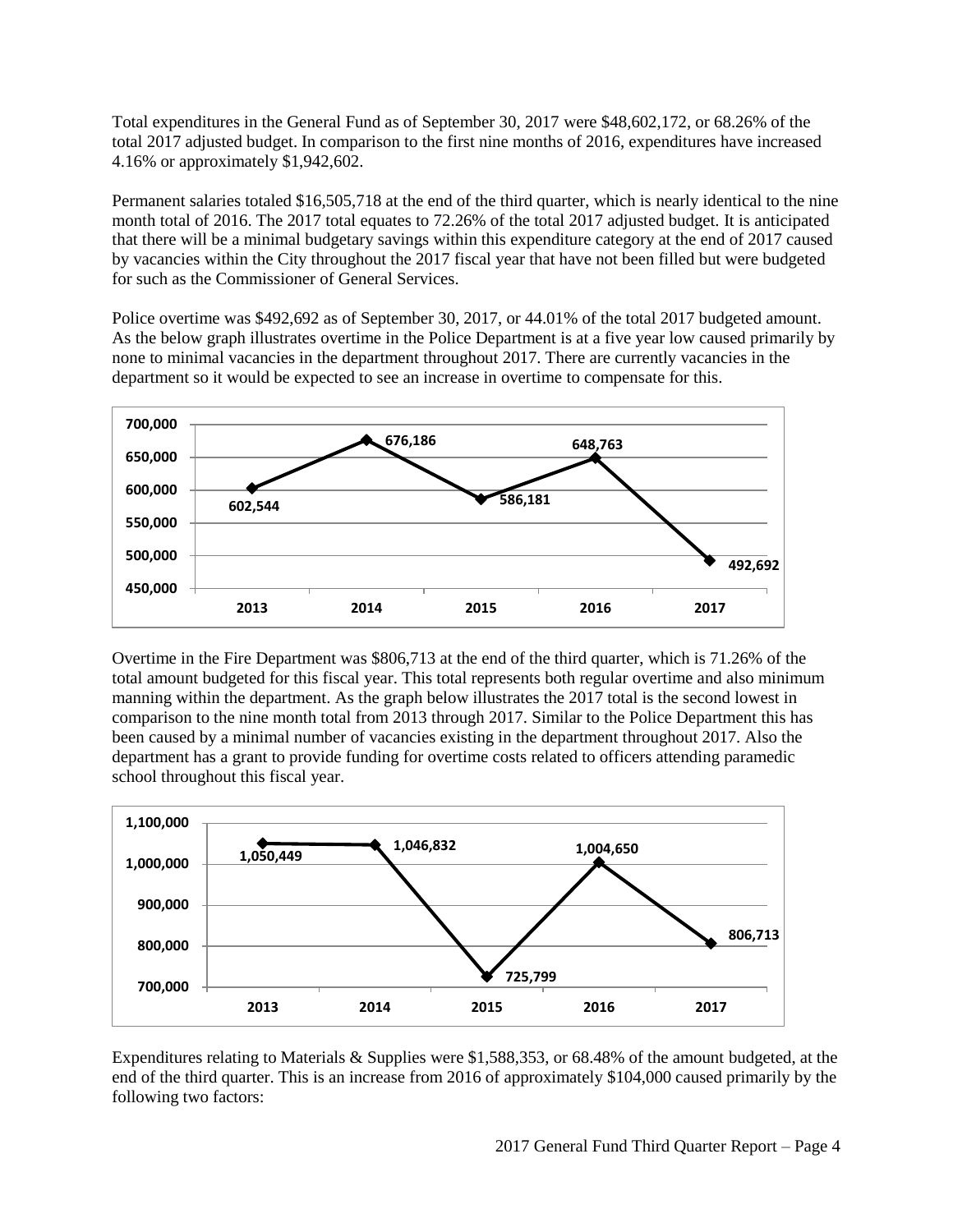- 1. An increase in the purchase of salt in comparison to 2016 caused by the contrasting winters from 2016 to 2017.
- 2. The purchase of new vests within the Police Department for the Emergency Response Team (ERT).

Consultant service expenditures were \$1,483,423 as of September 30, 2017, which is 75.38% of the total amount budgeted for 2017. The nine month total in 2016 was \$1,216,122, resulting in an increase in 2017 of 21.98% or approximately \$260,000. Reasons for this increase are as follows:

- 1. An increase in the amount due to the County for 911 services from 2016 to 2017
- 2. The use of third party snow removal for the snow emergency that was declared in the City that did not occur in 2016
- 3. The use of a third party engineering firm
- 4. The use of consultants in the Police Department that are reimbursable under grant funding
- 5. The costs associated with fencing and demolishing pieces of the Leonard Hospital site in 2017

General Fund healthcare costs were \$9,178,779 through the first nine months of 2017, which is 73.53% of the total amount budgeted for the fiscal year. This is an increase of 5.85% or approximately \$500,000 from the third quarter total of 2016. As that chart below illustrates costs are at a five year high in 2017 when looking at the last five years. Costs are based on actual usage for active employees and a premium based plan for retirees eligible for Medicare. It should be noted however that while costs have increased significantly the current trend for the 2017 fiscal year shows the total being under budget.



Costs related to Interfund Transfers were \$2,221,409 at the end of the third quarter in 2017 which is a substantial increase from 2016. In 2017 the City fully funded the street paving program in accordance with the funding provided through New York State which is the reason for the increase.

|                     | 2017        | 2016        | <b>Difference</b> |
|---------------------|-------------|-------------|-------------------|
| <b>Revenues</b>     | 41,927,929  | 40,010,879  | 1,917,050         |
|                     |             |             |                   |
| <b>Expenditures</b> | 48,602,172  | 46,659,570  | 1,942,602         |
|                     |             |             |                   |
| <b>Difference</b>   | (6,674,243) | (6,648,691) | (25, 552)         |

#### **Part III – Conclusion**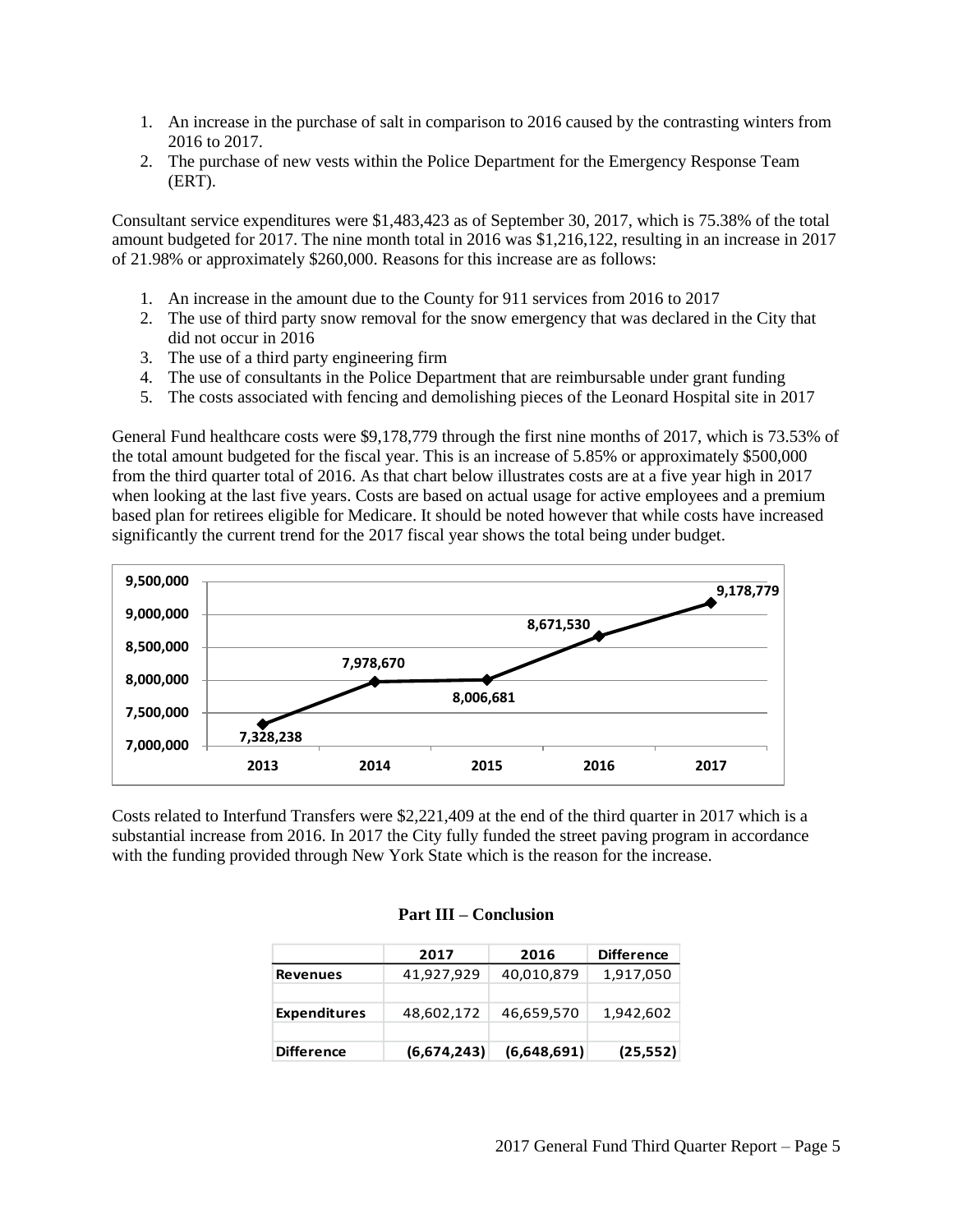Based on the results of the first nine months of the fiscal year there is a deficit of \$6,674,243 in the General Fund for 2017 whereas in 2016 the deficit was \$6,648,691 leading to the results of 2017 showing a slight decrease of approximately \$25,000.

As discussed throughout prior reports and this report seasonality plays an integral role when analyzing the City's financial position at any point during the fiscal year. The City recognizes a material portion of their revenues in the General Fund during the final three months of the fiscal year and while conduction yearend reconciliations.

However given the current position in 2017 in comparison to 2016 it yields a positive indication on where the City could end this fiscal year.

If you have any questions regarding the information provided in this report please let me know at your earliest convenience.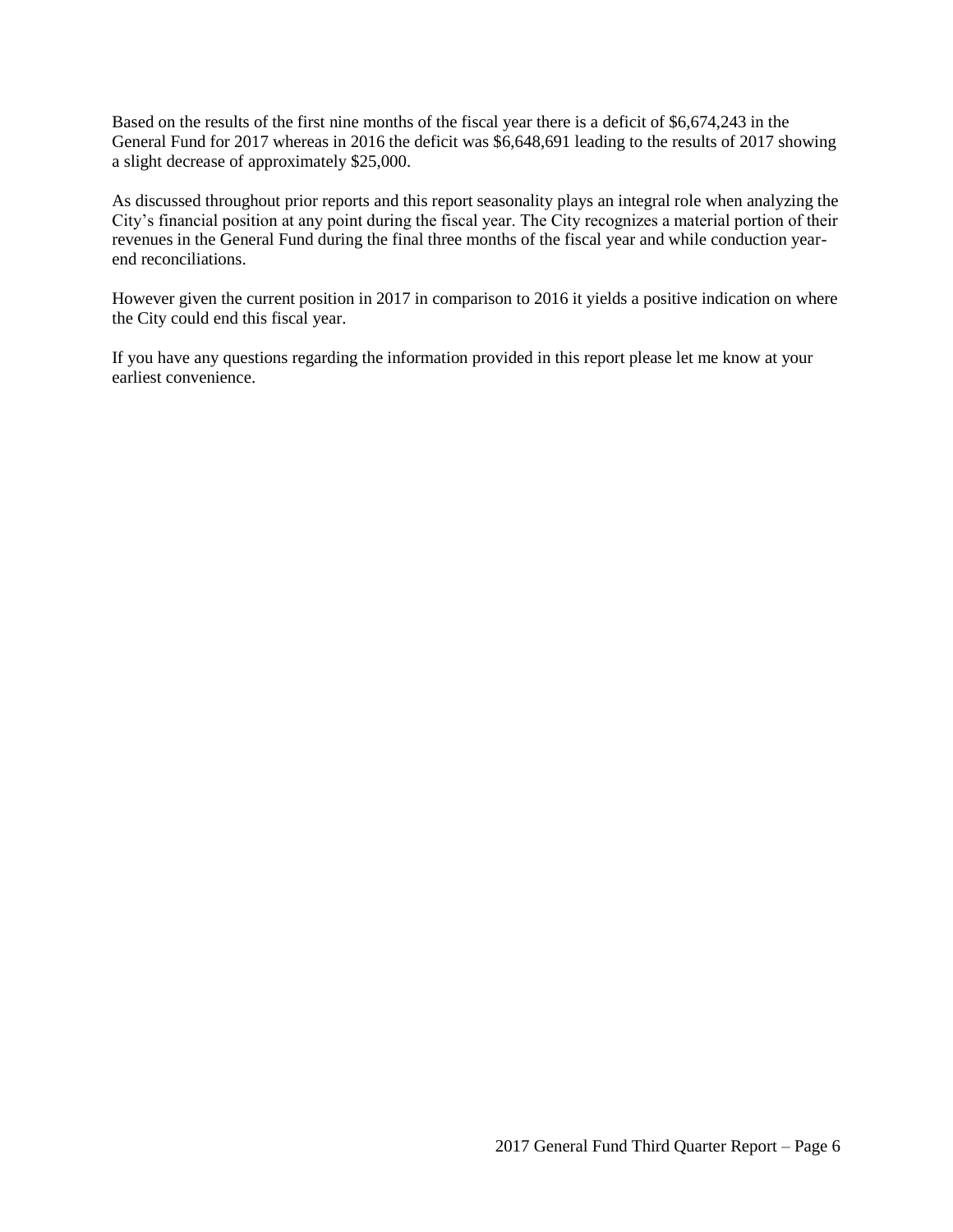**Patrick Madden** *Mayor*



**Andrew Piotrowski** *Deputy City Comptroller*

**Monica Kurzejeski** *Deputy Mayor*

**Office of the City Comptroller** City Hall 433 River Street – Suite 5001 Troy, New York 12180-3406

**Date:** October 31, 2017

**To:** Honorable Patrick Madden City Council Members

**From:** Andrew Piotrowski Deputy City Comptroller

**Re:** Third Quarter 2017 Quarterly Financial Report – Sewer Fund

#### **Part I – Revenues**

| <b>Sewer Fund Revenues</b> |            |                        |            |          |           |                                      |             |            |  |
|----------------------------|------------|------------------------|------------|----------|-----------|--------------------------------------|-------------|------------|--|
|                            |            |                        |            |          |           |                                      |             |            |  |
| Revenue                    | 09/30/2017 | $09/30/2016$ \$ Change |            |          |           | % Change   2017 Actual   2017 Budget | \$ Diff     | % Achieved |  |
| Sewer Rents                | 2,796,798  | 2,904,504              | (107, 705) | $-3.71%$ | 2,796,798 | 4,407,750                            | (1,610,952) | 63.45%     |  |
| Sewer Charges              | 122,793    | 248,007                | (125, 214) | -50.49%  | 122,793   | 261,852                              | (139,059)   | 46.89%     |  |
| Use Of Money & Property    | 255        | 158                    | 97         | 61.23%   | 255       | 500                                  | (245)       | 50.90%     |  |
| Miscellaneous              | 15,818     | 18.847                 | (3,029)    | -16.07%  | 15,818    | 26.600                               | (10,782)    | 59.47%     |  |
| <b>Total</b>               | 2.935.664  | 3,171,516              | (235, 852) | $-7.44%$ | 2,935,664 | 4.696.702                            | (1,761,038) | 62.50%     |  |

Revenues in the Sewer Fund totaled \$2,935,664 at the end of the third quarter which is a decrease of 7.44% from the nine month total of 2016. In comparison to the 2017 adjusted budget, the actual revenues have totaled 62.50%.

Sewer rents in the City of Troy, similarly to the Water Fund, have decreased from the nine month total of 2016 due to a decrease in usage attributed to the summer months. The decrease is not as substantial as in the Water Fund due to rate increase that occurred in 2017.

The payment from the County for sewer charges has not been received at the end of the third quarter causing for the decrease in Sewer Charges. The Superintendent of Public Utilities is working with the County on completing the contract in the coming weeks and anticipates it being presented to the City Council prior to the end of the fiscal year.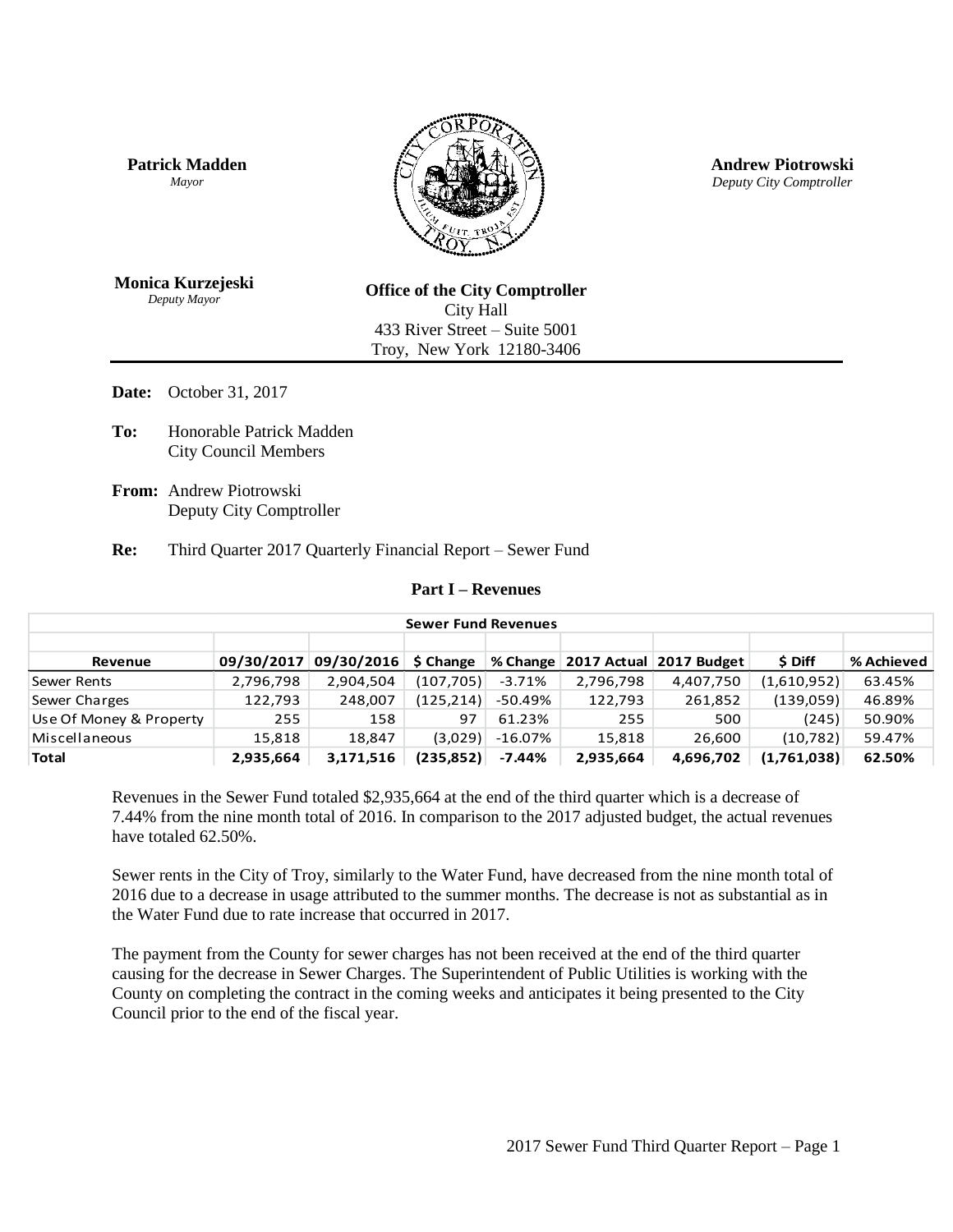### **Part II – Expenditures**

|                                      |                           |                       | <b>Sewer Fund Expenditures</b> |              |                |                         |           |            |
|--------------------------------------|---------------------------|-----------------------|--------------------------------|--------------|----------------|-------------------------|-----------|------------|
| Expenditure                          |                           | 09/30/2017 09/30/2016 | \$ Change                      | % Change     |                | 2017 Actual 2017 Budget | \$ Rem    | % Expended |
| Code 1 - Salaries                    |                           |                       |                                |              |                |                         |           |            |
| Permanent Salaries                   | 489,198                   | 555,842               | (66, 645)                      | $-11.99%$    | 489,198        | 811,607                 | 322,409   | 60.28%     |
| <b>Temporary Salaries</b>            | 13,560                    |                       | 13,560                         | 100.00%      | 13,560         | 32,500                  | 18,940    | 41.72%     |
| Overtime                             | 46,082                    | 57,401                | (11, 319)                      | $-19.72%$    | 46,082         | 85,000                  | 38,918    | 54.21%     |
| Misc. Other                          | 1,538                     | $\overline{a}$        | 1,538                          | 100.00%      | 1,538          | 16,500                  | 14,963    | 9.32%      |
| <b>Total Code 1</b>                  | 550,377                   | 613,244               | (62, 866)                      | $-10.25%$    | 550,377        | 945,607                 | 395,230   | 58.20%     |
| Code 2 - Equipment                   | 21,390                    | $\blacksquare$        | 21,390                         | 100.00%      | 21,390         | 37,500                  | 16,110    | 57.04%     |
| Code 3 - Materials & Supplies        | 187,408                   | 238,596               | (51, 188)                      | $-21.45%$    | 187,408        | 288,500                 | 101,092   | 64.96%     |
| <b>Code 4 - Contractual Services</b> |                           |                       |                                |              |                |                         |           |            |
| Utilities                            | 6,782                     | 4,997                 | 1,784                          | 35.70%       | 6,782          | 15,860                  | 9,078     | 42.76%     |
| Repairs & Rentals                    | 58,671                    | 150,211               | (91, 540)                      | $-60.94%$    | 58,671         | 45,000                  | (13, 671) | 130.38%    |
| Insurance                            | 15,083                    | 14,616                | 467                            | 3.20%        | 15,083         | 15,250                  | 167       | 98.91%     |
| <b>Consultant Services</b>           | 62,820                    | 22,292                | 40,528                         | 181.80%      | 62,820         | 307,337                 | 244,517   | 20.44%     |
| Training                             | $\mathbb{Z}^{\mathbb{Z}}$ | $\mathcal{L}^{\pm}$   | ÷.                             | $\mathbf{r}$ | $\mathbf{r}$   | 100                     | 100       | 0.00%      |
| Judgments & Claims                   | 53,843                    | 260,520               | (206, 678)                     | $-79.33%$    | 53,843         |                         | (53, 843) | $\omega$   |
| Uniforms                             | 3,075                     | 4,438                 | (1, 363)                       | $-30.71%$    | 3,075          | 8,500                   | 5,425     | 36.18%     |
| Due To Other Funds                   | 359,499                   | 359,407               | 92                             | 0.03%        | 359,499        | 479,332                 | 119,833   | 75.00%     |
| <b>Total Code 4</b>                  | 559,773                   | 816,481               | (256, 708)                     | $-31.44%$    | 559,773        | 871,379                 | 311,606   | 64.24%     |
| Code 6/7 - Debt Service              | 62,066                    | 61,373                | 693                            |              | $\blacksquare$ | 74,650                  | 74,650    | 0.00%      |
| Code 8 - Benefits                    |                           |                       |                                |              |                |                         |           |            |
| Pension                              | 45,303                    | 33,694                | 11,609                         | 34.45%       | 45,303         | 152,732                 | 107,429   | 29.66%     |
| Healthcare                           | 225,048                   | 220,909               | 4,139                          | 1.87%        | 225,048        | 306,177                 | 81,129    | 73.50%     |
| Dental                               | 11,115                    | 11,181                | (67)                           | $-0.60%$     | 11,115         | 15,889                  | 4,774     | 69.95%     |
| Social Security                      | 40,922                    | 45,476                | (4, 554)                       | $-10.01%$    | 40,922         | 71,700                  | 30,778    | 57.07%     |
| Worker's Compensation                | 21,271                    | 42,066                | (20, 795)                      | $-49.44%$    | 21,271         | 40,000                  | 18,730    | 53.18%     |
| <b>Total Code 8</b>                  | 343,659                   | 353,326               | (9,667)                        | $-2.74%$     | 343,659        | 586,498                 | 242,839   | 58.60%     |
| <b>Code 9 - Interfund Transfers</b>  |                           | $\blacksquare$        | $\blacksquare$                 |              | $\blacksquare$ | 1,892,568               | 1,892,568 | 0.00%      |
| <b>Grand Total</b>                   | 1,724,673                 | 2,083,020             | (358, 347)                     | $-17.20%$    | 1,662,607      | 4,696,702               | 3,034,095 | 35.40%     |

Total expenditures in the Sewer Fund as of September 30, 2017 were \$1,724,673, which is 35.40% of the total 2017 adjusted budget. In comparison to the nine month total of 2016, costs have decreased by over \$350,000, or 17.20%.

There has been a decrease of 21.45% in costs related to Material & Supplies because in 2016 there were large purchases made within this category to replenish the inventory for repairs made and this was not needed thus far in 2017.

Repairs & rentals totaled \$58,671 at the end of the third quarter and decreased by 60.94% from 2016 due to the repairs needed in 2016 to the Campbell Avenue sinkhole.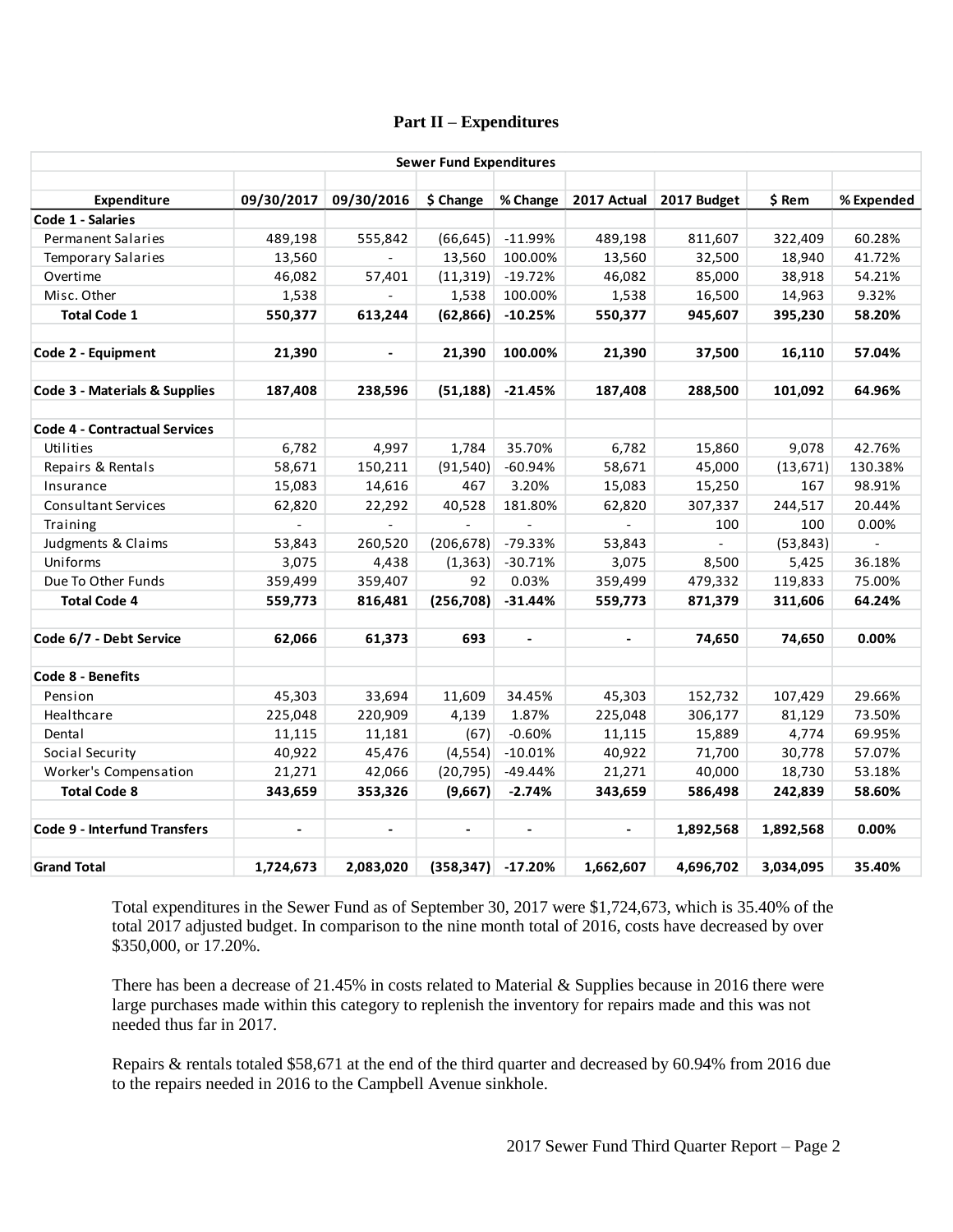Expenditures relating to Consultant Services increased by \$40,528 from 2016 to 2017 (which totaled \$62,820) due to mandatory work required on the City's sewer system related to monitoring outflows which is unrelated to the CSO project.

The significant decrease in Judgments & Claims is attributable to CSO costs being recorded within this category in 2016 whereas in 2017 costs are recorded within the Capital Projects Fund.

No costs have been recorded within Interfund Transfers as this is for the CSO project and will be recorded in the month of December.

|                     | 2017      | 2016      | <b>Difference</b> |
|---------------------|-----------|-----------|-------------------|
| <b>Revenues</b>     | 2,935,664 | 3,171,516 | (235, 852)        |
| <b>Expenditures</b> | 1,724,673 | 2,083,020 | (358, 347)        |
| <b>Difference</b>   | 1,210,991 | 1,088,496 | 122,495           |

| <b>Part III – Conclusion</b> |
|------------------------------|
|------------------------------|

At the end of the third quarter there is a surplus in the Sewer Fund of approximately \$1,210,000, which is an increase of over \$120,000 from that of 2016.

It is anticipated that the Sewer Fund will have a surplus at the end of 2017 once the transfer to the Capital Projects Fund for the CSO project is completed barring any unforeseen expenditures.

If you have any questions regarding the information provided in this report please let me know at your earliest convenience.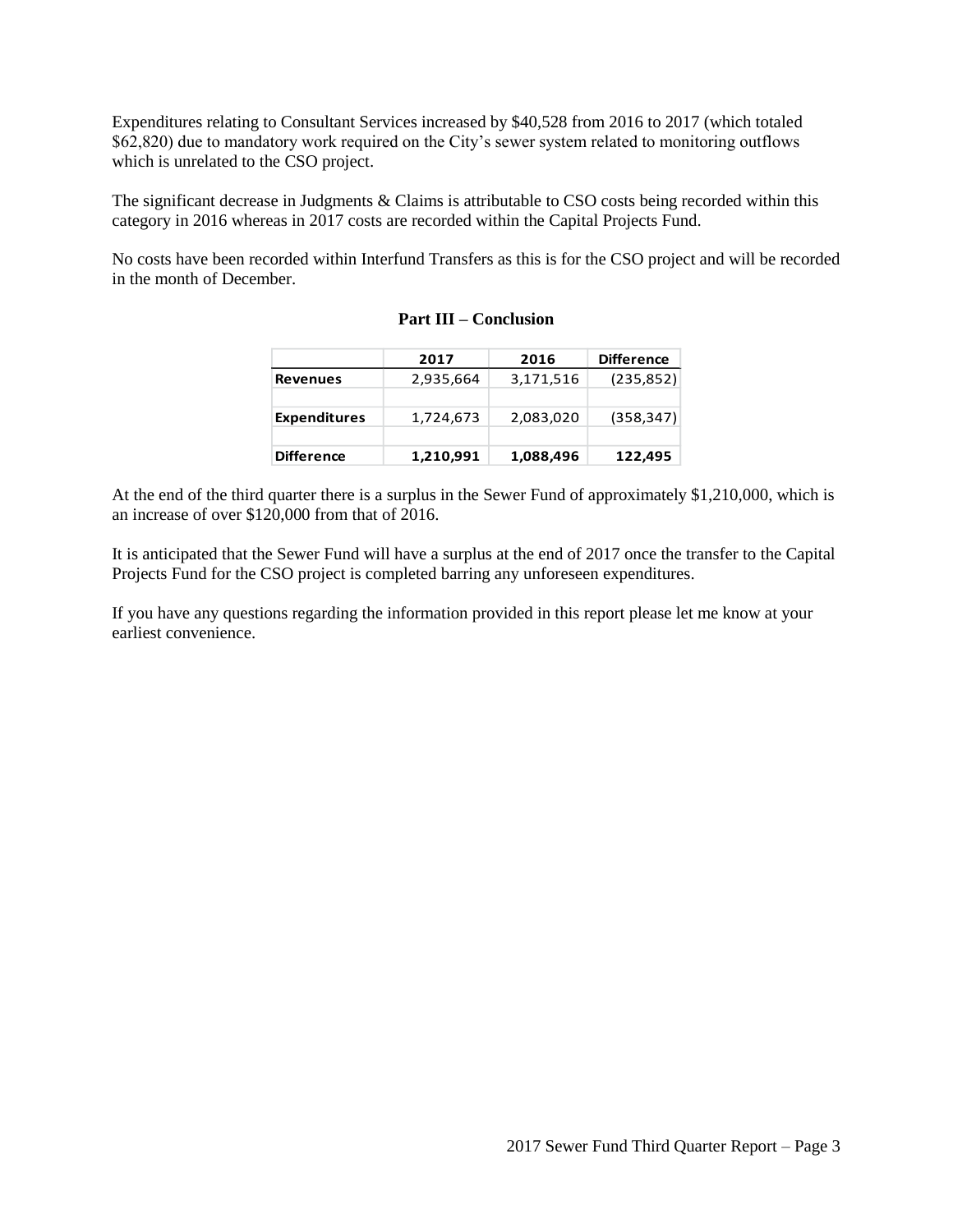**Wm. Patrick Madden** *Mayor*



**Andrew Piotrowski** *Deputy City Comptroller*

**Monica Kurzejeski** *Deputy Mayor*

**Office of the City Comptroller** City Hall 433 River Street – Suite 5001 Troy, New York 12180-3406

**Date:** October 31, 2017

- **To:** Honorable Wm. Patrick Madden City Council Members
- **From:** Andrew Piotrowski Deputy City Comptroller

**Re:** Third Quarter 2017 Quarterly Financial Report – Water Fund

## **Part I – Revenues**

| <b>Water Fund Revenues</b>           |            |                          |                          |            |             |             |             |            |
|--------------------------------------|------------|--------------------------|--------------------------|------------|-------------|-------------|-------------|------------|
| Revenue                              | 09/30/2017 | 09/30/2016               | \$ Change                | ∣% Change  | 2017 Actual | 2017 Budget | \$ Diff     | % Achieved |
| City Water Sales                     | 3,089,640  | 3,463,757                | (374, 117)               | $-10.80\%$ | 3,089,640   | 4,715,000   | (1,625,360) | 65.53%     |
| <b>Outside Community Water Sales</b> | 4,106,358  | 4,039,534                | 66,824                   | 1.65%      | 4,106,358   | 7,473,000   | (3,366,643) | 54.95%     |
| <b>Unmetered Sales</b>               | 165,532    | 238,042                  | (72, 510)                | $-30.46%$  | 165,532     | 275,000     | (109, 468)  | 60.19%     |
| Use Of Money & Property              | 187,573    | 176,842                  | 10,731                   | 6.07%      | 187,573     | 210,000     | (22, 427)   | 89.32%     |
| Permits                              | 11,390     | 10,599                   | 791                      | 7.46%      | 11,390      | 12,000      | (610)       | 94.92%     |
| Sale Of Property                     | 45,051     | 22,500                   | 22,551                   | 100.23%    | 45,051      | 51,000      | (5,949)     | 88.34%     |
| Miscellaneous                        | 71,759     | 64,567                   | 7,192                    | 11.14%     | 71,759      | 91,000      | (19, 241)   | 78.86%     |
| Interfund Revenues                   | 245,250    | 245,250                  | $\overline{\phantom{a}}$ | 0.00%      | 245,250     | 327,000     | (81,750)    | 75.00%     |
| Appropriated Fund Balance            | 202,000    | $\overline{\phantom{0}}$ | 202,000                  | 100.00%    | 202,000     | 202,000     | -           | 100.00%    |
| <b>Total</b>                         | 8.124.553  | 8.261.091                | (136.538)                | $-1.65%$   | 8,124,553   | 13,356,000  | (5,231,447) | 60.83%     |

Total revenues in the Water Fund at the end of the third quarter were \$8,124,553, which is 60.83% of the total 2017 adjusted budget. This total is a decrease of approximately \$136,000, or 1.65%, from the 2016 third quarter total.

The primary reason for the decrease in total revenues is attributable to water sales within the City of Troy which totaled \$3,089,640 at the end of the third quarter. In comparison to the 2016 budget 65.53% has been recognized as of September 30<sup>th</sup>. The cause for the decrease in discussing with the Superintendent of Public Utilities has been caused by the summer months in 2017. Less water was used due to the wet mild summer as opposed to 2016 when the temperatures were higher.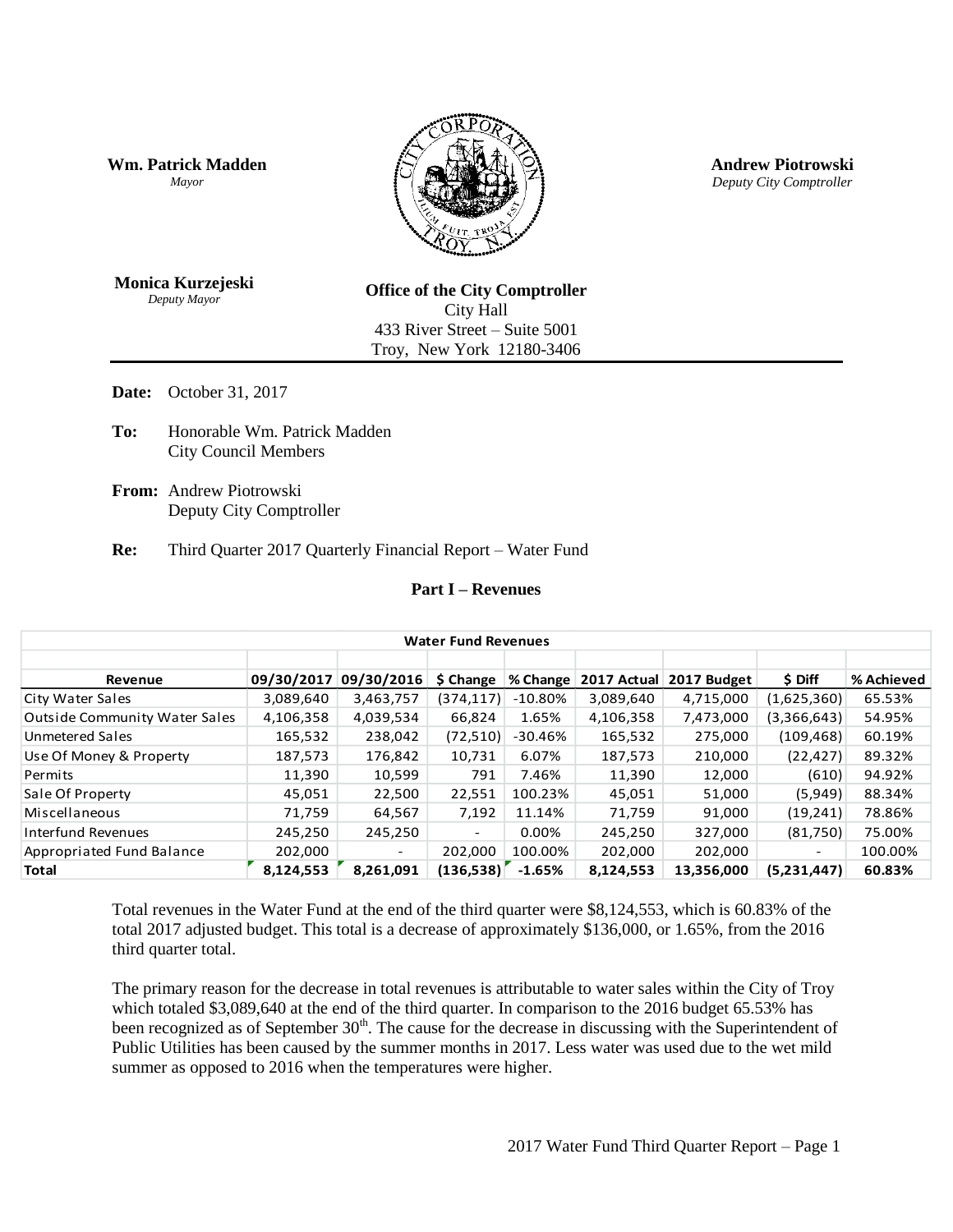Only 54.95% of budgeted revenues have been recognized at the end of the third quarter for billings to outside communities for a total of \$4,106,358. Most communities are billed twice every fiscal year with the second billing done in the month of November. It is expected that the trend within the City water sales will continue to the outside communities as the billing period will be the summer months.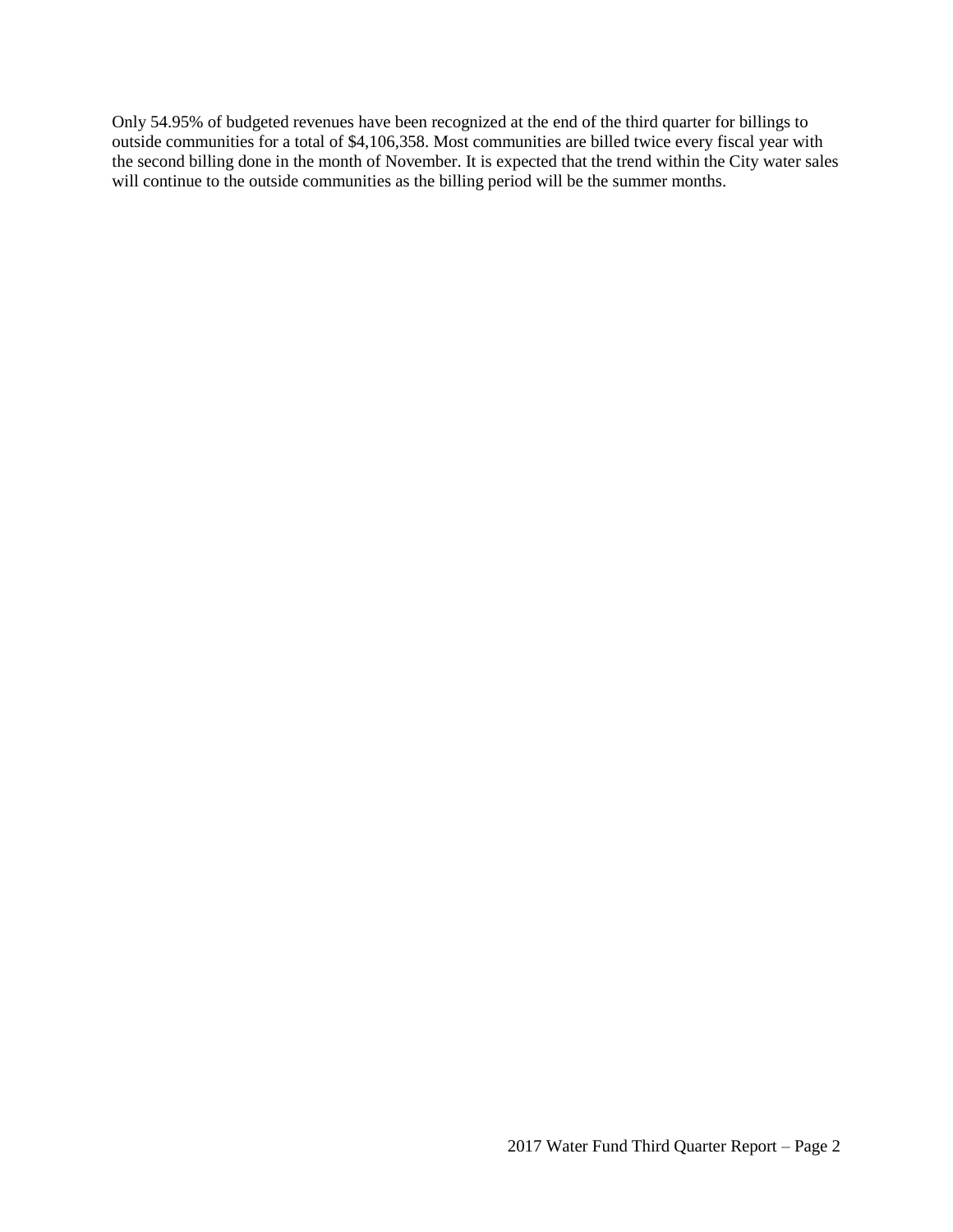## **Part II - Expenditures**

| <b>Water Fund Expenditures</b>       |            |                |           |           |             |             |                |            |
|--------------------------------------|------------|----------------|-----------|-----------|-------------|-------------|----------------|------------|
| <b>Expenditure</b>                   | 09/30/2017 | 09/30/2016     | \$ Change | % Change  | 2017 Actual | 2017 Budget | \$ Rem         | % Expended |
| Code 1 - Salaries                    |            |                |           |           |             |             |                |            |
| Permanent Salaries                   | 1,920,011  | 1,964,258      | (44, 247) | $-2.25%$  | 1,920,011   | 3,018,319   | 1,098,308      | 63.61%     |
| <b>Temporary Salaries</b>            | 20,760     | 30,715         | (9,955)   | $-32.41%$ | 20,760      | 62,500      | 41,740         | 33.22%     |
| Overtime                             | 103,456    | 136,797        | (33, 341) | $-24.37%$ | 103,456     | 202,000     | 98,544         | 51.22%     |
| Misc Other                           | 14,868     | 14,690         | 178       | 1.21%     | 14,868      | 78,800      | 63,932         | 18.87%     |
| <b>Total Code 1</b>                  | 2,059,095  | 2,146,460      | (87, 365) | $-4.07%$  | 2,059,095   | 3,361,619   | 1,302,524      | 61.25%     |
|                                      |            |                |           |           |             |             |                |            |
| Code 2 - Equipment                   | 27,121     | 3,060          | 24,061    | 100.00%   | 27,121      | 37,756      | 10,635         | 71.83%     |
| Code 3 - Materials & Supplies        | 1,698,821  | 1,494,476      | 204,345   | 13.67%    | 1,698,821   | 2,013,000   | 314,179        | 84.39%     |
|                                      |            |                |           |           |             |             |                |            |
| <b>Code 4 - Contractual Services</b> |            |                |           |           |             |             |                |            |
| Utilities                            | 216,754    | 192,148        | 24,606    | 12.81%    | 216,754     | 386,765     | 170,011        | 56.04%     |
| Postage                              | 20,413     | 25,726         | (5, 313)  | $-20.65%$ | 20,413      | 25,000      | 4,587          | 81.65%     |
| Printing & Advertising               | 3,893      | 4,299          | (406)     | $-9.44%$  | 3,893       | 6,500       | 2,607          | 59.90%     |
| Repairs & Rentals                    | 60,904     | 49,682         | 11,222    | 22.59%    | 60,904      | 95,000      | 34,096         | 64.11%     |
| Insurance                            | 60,333     | 61,065         | (732)     | $-1.20%$  | 60,333      | 63,000      | 2,667          | 95.77%     |
| Dues                                 | 363        | 350            | 13        | 3.57%     | 363         | 6,000       | 5,638          | 6.04%      |
| Consultant Services                  | 100,448    | 133,446        | (32,998)  | $-24.73%$ | 100,448     | 169,967     | 69,519         | 59.10%     |
| Training                             | 3,976      | 12,892         | (8,916)   | $-69.16%$ | 3,976       | 8,100       | 4,124          | 49.09%     |
| Travel                               | 974        | $\blacksquare$ | 974       | 100.00%   | 974         | 2,250       | 1,276          | 43.28%     |
| Uniforms                             | 23,718     | 22,200         | 1,518     | 6.84%     | 23,718      | 41,500      | 17,782         | 57.15%     |
| Misc Other                           | 1,823,426  | 1,821,858      | 1,568     | 0.09%     | 1,823,426   | 4,515,000   | 2,691,574      | 40.39%     |
| <b>Total Code 4</b>                  | 2,315,201  | 2,323,666      | (8, 465)  | $-0.36%$  | 2,315,201   | 5,319,082   | 3,003,881      | 43.53%     |
| Code 6/7 - Debt Service              | 282,329    | 305,689        | (23, 360) | $-7.64%$  | 282,329     | 559,996     | 277,667        | 50.42%     |
| Code 8 - Benefits                    |            |                |           |           |             |             |                |            |
| Pension                              | 161,004    | 116,181        | 44,823    | 38.58%    | 161,004     | 568,000     | 406,996        | 28.35%     |
| Healthcare                           | 689,042    | 655,309        | 33,733    | 5.15%     | 689,042     | 937,438     | 248,396        | 73.50%     |
| Dental                               | 35,093     | 35,539         | (446)     | $-1.25%$  | 35,093      | 50,168      | 15,075         | 69.95%     |
| Social Security                      | 152,402    | 159,212        | (6, 810)  | $-4.28%$  | 152,402     | 262,441     | 110,039        | 58.07%     |
| Workers' Compensation                | 40,725     | 42,125         | (1, 399)  | $-3.32%$  | 40,725      | 44,500      | 3,775          | 91.52%     |
| <b>Total Code 8</b>                  | 1,078,266  | 1,008,366      | 69,900    | 6.93%     | 1,078,266   | 1,862,547   | 784,281        | 57.89%     |
|                                      |            |                |           |           |             |             |                |            |
| <b>Code 9 - Interfund Transfers</b>  | 202,000    | $\frac{1}{2}$  | 202,000   | 100.00%   | 202,000     | 202,000     | $\blacksquare$ | 100.00%    |
| <b>Grand Total</b>                   | 7,662,832  | 7,281,717      | 381,115   | 5.23%     | 7,662,832   | 13,356,000  | 5,693,168      | 57.37%     |

Expenditures in the Water Fund totaled \$7,662,832 at the end of the third quarter, or 57.37% of the total 2017 adjusted budget. This is an increase of 5.23% from the nine month total of 2016, or approximately \$380,000.

Costs relating to overtime have decreased from 2016 because of the water main break that occurred in the beginning of 2016 and the associated costs to repair the break. This is also the reason for the decrease within Consultant Services.